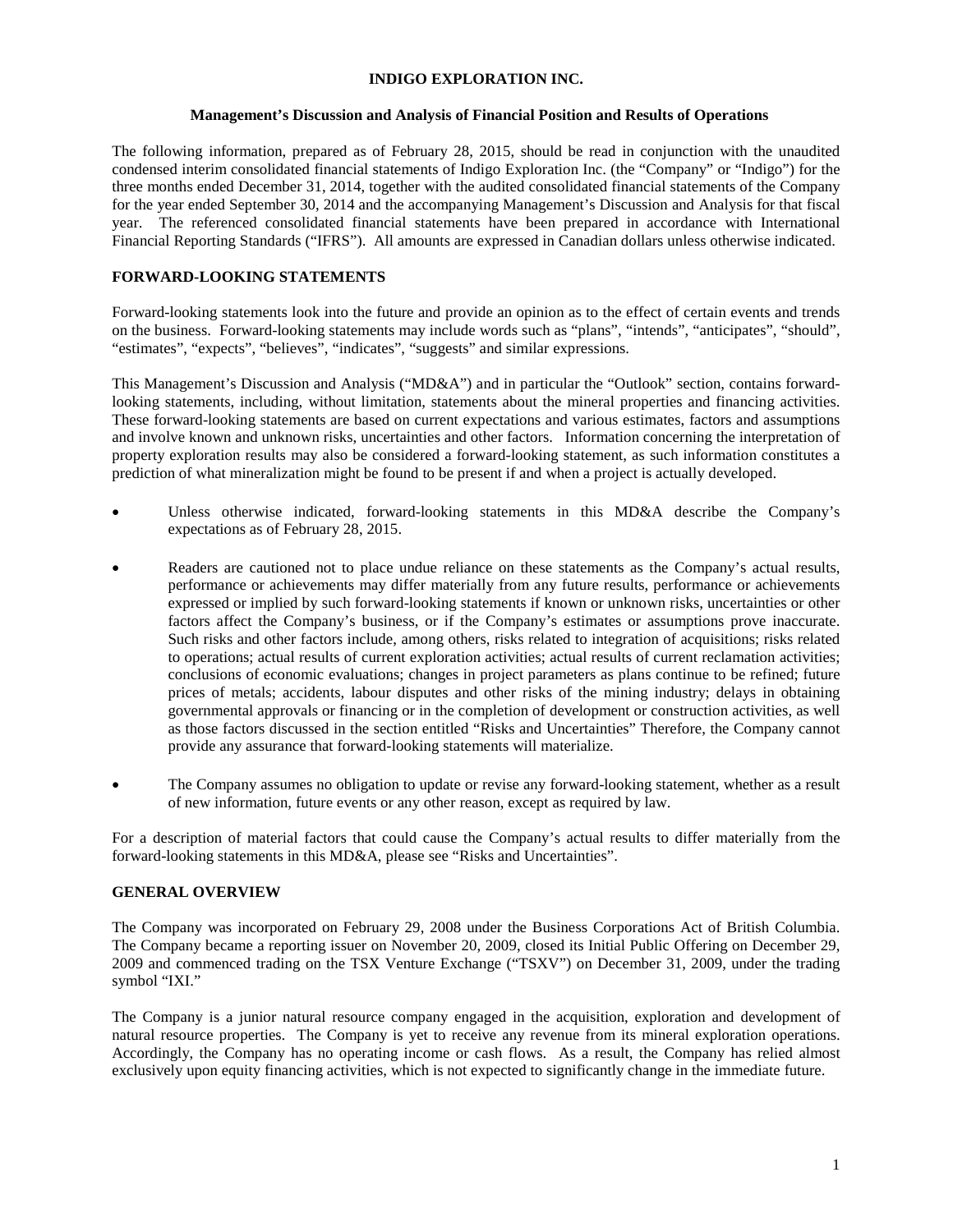The Company's focus is in gold exploration in the Republic of Burkina Faso, West Africa. In May 2010, the Company entered into an option agreement to acquire a 100% interest, subject to a 1.5% net smelter return ("NSR") royalty, in the Moule Gold permit, in western Burkina Faso. During the year ended September 30, 2013, the Company made the final option payment and now owns 100% of the Moule Gold Permit.

In June 2010, the Company completed the acquisition of Sanu Resources Burkina Faso S.A.R.L. ("Sanu Burkina"), as a means of acquiring Sanu Burkina's four gold mineral exploration permits in Burkina Faso.

In December 2014, and January 2015, the Company closed a non-brokered private placement in three tranches for an aggregate of 7,625,000 units at \$0.02 per unit for aggregate gross proceeds of \$152,500. Each unit is comprised of one common share and one share purchase warrant. Each whole warrant entitles the holder thereof the right to purchase one common share of the Company at \$0.05 per share, exercisable up to various dates from December 17, 2017 to January 21, 2018. In connection with the private placement, the Company paid finders' fees of \$8,400.

## **MINERAL PROPERTIES**

Paul Cowley, P.Geo, President, CEO and Director of Indigo, is the Qualified Person as defined in National Instrument 43-101, responsible for the review of technical information disseminated to the public by the Company, including any technical information in this MD&A.

## **Burkina Faso**

The Company currently holds six gold properties comprising four gold projects located in the Republic of Burkina Faso, West Africa. West Africa is underlain by the Birimian Greenstone Belt, one of the most prolific gold producing areas in the world. Several major gold companies are active in Burkina Faso, including IAMGOLD Corporation and Newmont Mining Corporation. Burkina Faso has six producing mines and a number of projects in the advance and development stages. Burkina Faso is considered to be relatively stable, both politically and economically, and relies primarily on farming and mining as its main sources of revenue.

Pursuant to the Mining Code of Burkina Faso, an exploration permit holder is required to incur 270,000 West African CFA Francs (\$583) of exploration expenditures per square kilometre per year in order to maintain its permits in good standing. If such expenditures are not incurred, the Government of Burkina Faso may, at its discretion, cancel the permits after giving the permit holder sixty days notice to remedy any deficiency. At September 30, 2014, the Company had not incurred sufficient expenditures on its permits to comply with the Mining Code of Burkina Faso.

During the three months ended December 31, 2014, the Kodyel permit expired however the Company has submitted the documentation required to extend the permit. On October 30, 2014, civil unrest broke out in Burkina Faso. A transitional government has been established and will remain in place until the next election in 2015. As a result, the Company has not received the renewed permit from the new government. The operations of the Company require licenses and permits from various governmental authorities. The Company believes it presently holds all necessary licenses and permits to carry on the activities which it is currently conducting, and that it is presently complying in all material respects with the terms of such licenses and permits. There can be no guarantee, however, that the Company will be able to obtain and maintain, at all times, all necessary licenses and permits required to continue the proposed exploration or to develop its properties into commercial production and to operate mining facilities thereon. The Company believes its Burkina Faso permits are in good standing.

#### *Kodyel Exploration Permit*

The 100% owned, 191 square kilometres Kodyel permit lies close to the Niger border approximately 300km east of Ouagadougou. Access is by paved road as far as Fada N'gourma about 200 km east of Ouagadougou and thence by laterite roads. The Kodyel permit covers an extension of the Fada N'Gourma greenstone belt that extends into Niger. The Kodyel permit is traversed by a regional northeast-trending fault that stretches from Ghana to Niger and separates the mafic and felsic volcanics and metasedimentary rocks of the Fada belt from the migmatites and granites to the northwest. There are several active artisanal workings within the permit, including: Hantekoura (CFA) and Kodyel 1. The extensive Tangounga and Songonduari artisanal workings currently lie off the permit but are part of the same structure, continuing towards and into Niger.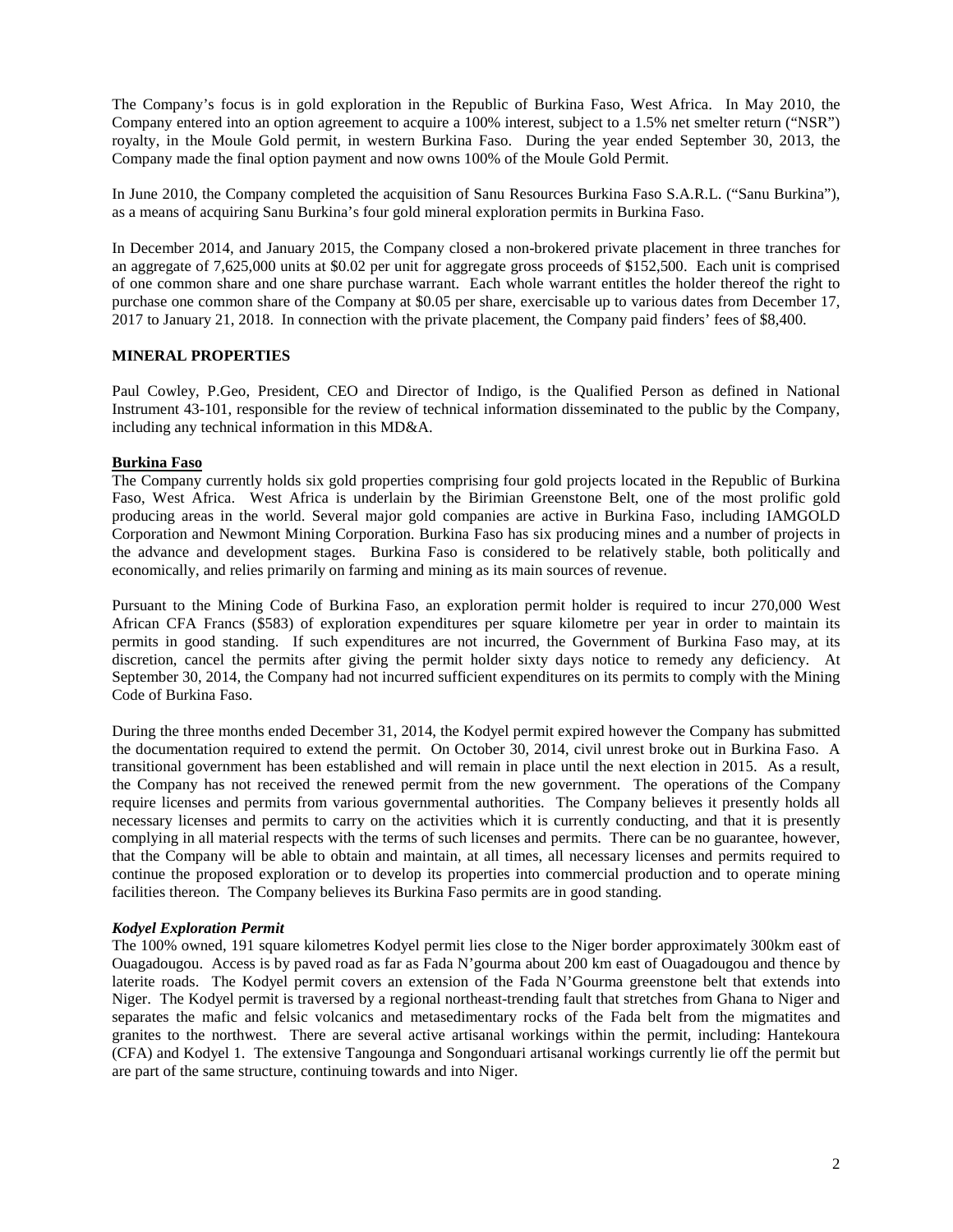Until early 2012 the Company had been unable to access the Kodyel permit due to a border dispute between Burkina Faso and Niger. The temporary suspension on the Kodyel permit was lifted and the Company commenced exploration on the renewed Kodyel permit. The renewed permit had reduced from 238 square kilometres to 191 square kilometres to exclude a 2 kilometre wide strip adjacent to the Niger border. The permit retained a right of first refusal to include this excluded area (which hosts the Tangounga artisanal mining site) after the World Court finalizes the border location.

On April 16, 2013, the World Court handed down their decision on the position of the Burkina Faso – Niger border in the vicinity of the Kodyel permit. According to maps provided by the World Court, the new border is approximately 6 kilometres northeast of the previous border position in the vicinity of the Kodyel permit. The Company is making efforts to extend the term of the original Kodyel permit which would incorporate the Tangounga artisanal workings. The Company is uncertain as to when the permit will be extended and when the excluded area will be returned to the Company.

#### *Moule Option*

On May 5, 2010, the Company entered into an option agreement to acquire a 100% interest, subject to a 1.5% net smelter return ("NSR") royalty, in the Moule Gold Permit, in western Burkina Faso. The final payment was wired to Burkina Faso on April 24, 2013. The Company now holds a 100% interest in the Moule Gold Permit which is valid until April 20, 2017. The Company paid an aggregate of US\$400,000 and issued 300,000 common shares at the fair value of \$15,000 to acquire the Moule Gold Permit. The Company has the right to purchase the entire 1.5% NSR royalty for US\$1,800,000.

The Moule Gold Permit covers 249 square kilometres of prospective Birimian greenstone geology. Exploration prior to acquisition by Indigo consisted of property wide mapping, soil geochemistry, quartz veining and quartz float sampling and ground geophysics. These surveys located a number of gold targets, including: Zelingpe 1, Zelingpe 2, Vein 2 and Vein 3.

The Company completed initial RC drill programs on Zelingpe 1, Zelingpe 2 and Vein 3; and followed up with a diamond drill program at Vein 2 and Vein 3. These were the first drill programs ever completed at Moule.

Results of the drill programs have been reported by press release and in prior MD&A's. Drill plans and selected sections from the Moule diamond drill program can be found on the Company's website at [www.indigoexploration.com.](http://www.indigoexploration.com/)

# *Lati Exploration Permit*

The 100% owned, 246 square kilometre Lati Permit covers a major north-south shear zone in the Boromo greenstone belt. Lati is the site of expanding artisanal activity with at least three known active artisanal mining areas over the 8 kilometre long Prospect 1. The Lati permit is about 150 km by road west of Ouagadougou. Lati was previously explored by the United Nations Development Program ("UNDP") and the Burkina Faso Office of Mines and Geology ("BUMIGEB") for volcanic-hosted massive sulfides ("VHMS") similar to the Perkoa zinc deposit, as well as by Carlin Resources and Incanore Resources for gold.

Results of a RC drill program on Lati have been reported by press releases and in prior MD&A's. Drill plans and selected sections from the Lati RC drill program can be found on the Company's website at [www.indigoexploration.com.](http://www.indigoexploration.com/)

# *Tordo Exploration Permit*

The 100% owned, 143 square kilometre Tordo permit lies about 150km east of Ouagadougou. The permit covers a portion of the Fada N'gourma greenstone belt which consists of meta-tuff, meta-sediment and mafic metavolcanic rocks and has never been previously explored until recently by Sanu Burkina.

The Company plans a trenching at Tordo in advance of a preliminary drilling program.

#### *Loto Exploration Permit*

The 100% owned, 93 square kilometre Loto exploration permit is located in the Boromo greenstone belt, contiguous to the Moule Exploration Permit, and forms part of the Moule project. The Loto permit lies near the town of Diebougou, approximately 270 km by road from Ouagadougou of which 250 km is paved. The area is intensely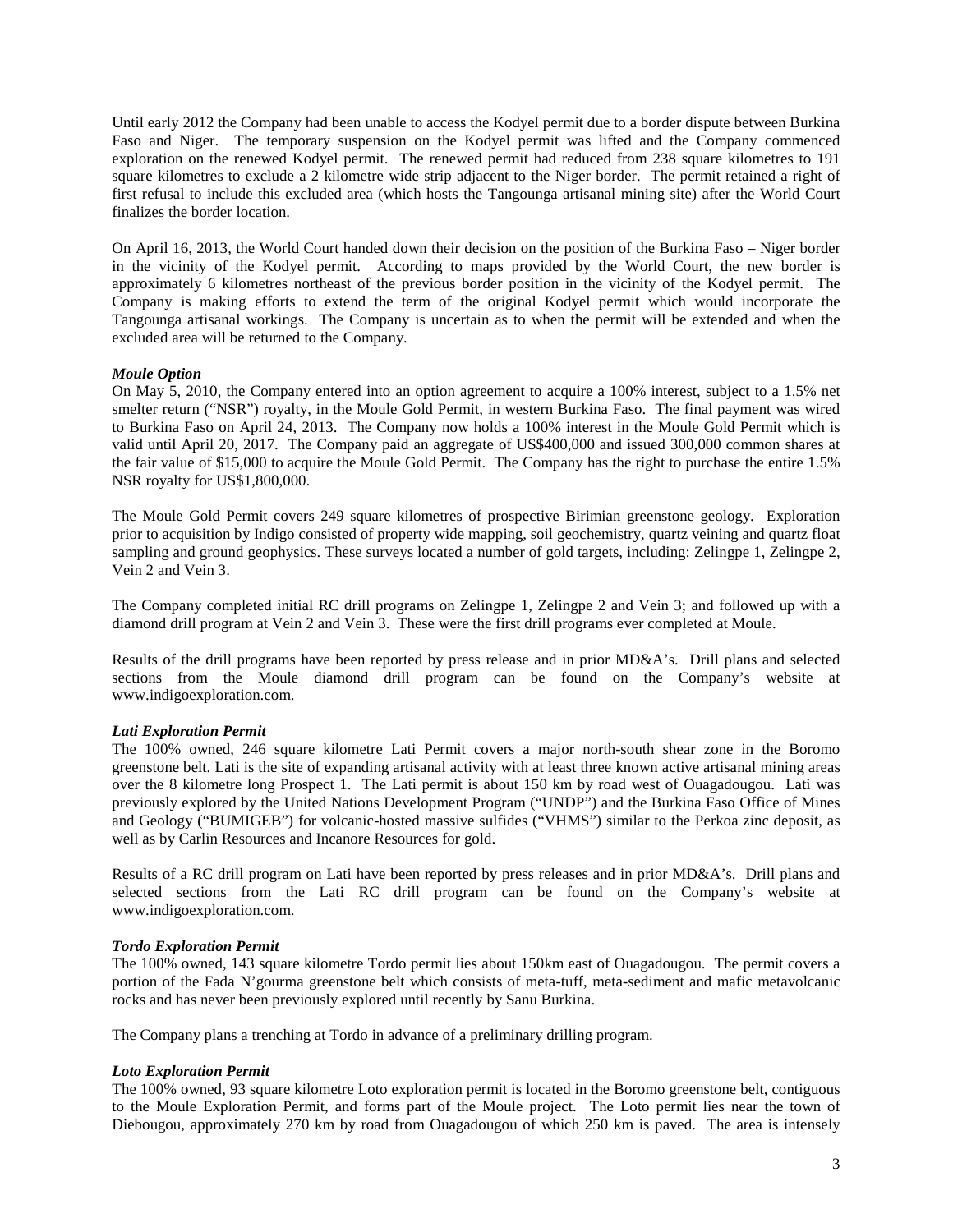farmed and it has taken time to establish a working relationship with the local community.

# **QUARTERLY INFORMATION**

The following is selected financial data from the Company's unaudited quarterly financial statements for the last eight quarters ending with the most recently completed quarter, being the three months ended December 31, 2014.

|                           | For the quarter ended (\$) |               |               |               |
|---------------------------|----------------------------|---------------|---------------|---------------|
|                           | Dec. 31, 2014              | Sep. 30, 2014 | Jun. 30, 2014 | Mar. 31, 2014 |
| Total revenues            | -                          |               | ٠             |               |
| Loss                      | (25,064)                   | (2,171,278)   | (37, 158)     | (53, 555)     |
| Loss per share (basic and |                            |               |               |               |
| diluted $(1)$             | (0.00)                     | (0.05)        | (0.00)        | (0.00)        |
| Total assets              | 879,709                    | 783,228       | 2,921,084     | 2,958,250     |

|                           | For the quarter ended $(\$)$ |               |               |               |
|---------------------------|------------------------------|---------------|---------------|---------------|
|                           | Dec. 31, 2013                | Sep. 30, 2013 | Jun. 30, 2013 | Mar. 31, 2013 |
| Total revenues            | $\overline{\phantom{0}}$     |               |               |               |
| Loss                      | (40, 187)                    | (1, 114, 983) | (41, 954)     | (56,157       |
| Loss per share (basic and |                              |               |               |               |
| diluted $(1)$             | (0.00)                       | (0.03)        | (0.00)        | (0.00)        |
| Total assets              | 3,022,534                    | 2,818,705     | 3,929,841     | 3,503,539     |

(1) The basic and diluted calculations result in the same values.

The loss in the quarters ended September 30, 2014 and 2013 increased due to write-downs of mineral properties of \$2,121,835 and \$1,044,360, respectively.

# **RESULTS OF OPERATIONS**

The Company recorded a loss of \$25,064 (\$0.00 per share) for the three months ended December 31, 2014 as compared to a loss of \$40,187 (\$0.00 per share) for the three months ended December 31, 2013.

Differences in general and administrative expenses of note include:

- Accounting and audit fees of \$6,841 (2013 \$15,919). Accounting and audit fees include fees incurred in Canada and Burkina Faso.
- Management and administration fees of \$5,851 (2013 \$2,514). Management fees are charges from the CEO.
- Office and miscellaneous expenses of \$7,481 (2013 \$14,342). Office expenses, including those related to Sanu Burkina, decreased in the period due to a reduction in business activity.

# **FINANCING ACTIVITIES AND CAPITAL EXPENDITURES**

#### *Financing Activities*

Subsequent to December 31, 2014, the Company closed a third tranche of the below referenced private placement for 1,500,000 units at \$0.02 per unit for gross proceeds of \$30,000. Each unit is comprised of one common share and one share purchase warrant. Each whole warrant entitles the holder thereof the right to purchase one common share of the Company at \$0.05 per share, exercisable up to January 21, 2018. In connection with the third tranche, the Company paid finders' fees of \$1,800.

During the three months ended December 31, 2014, the Company completed two tranches of a non-brokered private placement as follows:

(i) On December 17, 2014, the Company closed the first tranche of 5,125,000 units at \$0.02 per unit for gross proceeds of \$102,500. Each unit is comprised of one common share and one share purchase warrant. Each whole warrant entitles the holder thereof the right to purchase one common share of the Company at \$0.05 per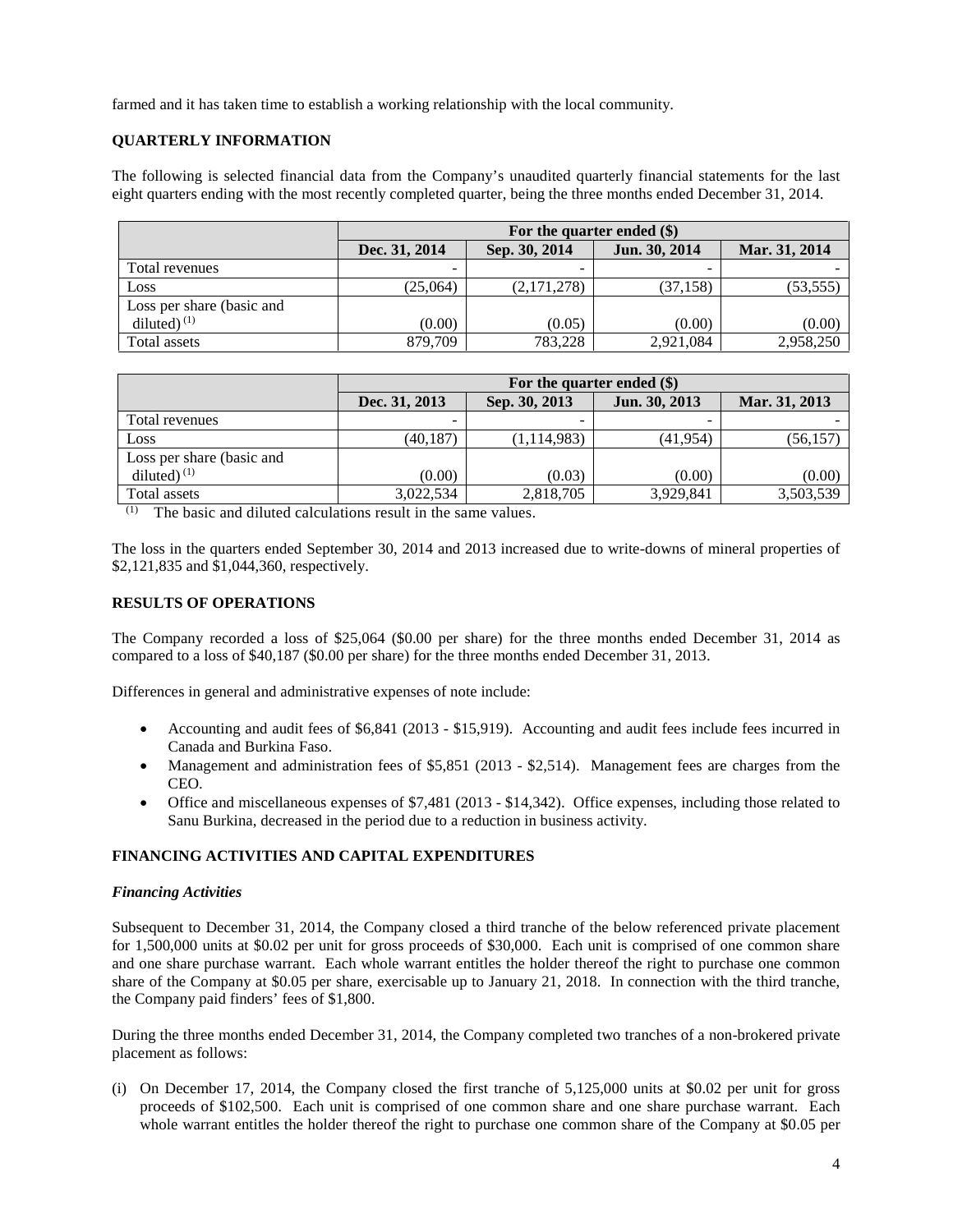share, exercisable up to December 17, 2017. A value of \$5,125 has been attributed to the warrants.

(ii) On December 24, 2014, the Company closed the second tranche of 1,000,000 units at \$0.02 per unit for gross proceeds of \$20,000. Each unit is comprised of one common share and one share purchase warrant. Each whole warrant entitles the holder thereof the right to purchase one common share of the Company at \$0.05 per share, exercisable up to December 24, 2017. A value of \$1,000 has been attributed to the warrants.

In connection with the two tranches, the Company paid finders' fees of \$6,600 and incurred additional cash issue costs of \$1,470.

During the three months ended December 31, 2013, the Company completed the following financing:

(i) On November 4, 2013, the Company closed a non-brokered private placement of 4,900,000 units at \$0.05 per unit for gross proceeds of \$245,000. Each unit is comprised of one common share and one share purchase warrant. Each whole warrant entitles the holder thereof the right to purchase one common share of the Company at \$0.12 per share, exercisable up to November 4, 2016. A value of \$98,000 has been attributed to the warrants.

In connection with the private placement, the Company incurred cash issue costs of \$1,975.

## *Capital Expenditures*

The capital expenditures of the Company during the three months ended December 31, 2014 included deferred mineral property expenditures of \$34,098 (2013 - \$51,422).

# **LIQUIDITY AND CAPITAL RESOURCES**

The Company's operations consumed \$24,457 of cash (before working capital items) for the three months ended December 31, 2014 (2013 - \$38,318) with an additional \$41,247 (2013 - \$51,422) used on mineral property deferred exploration expenditures. The cash requirement was fulfilled from cash on hand at the beginning of the period and from the proceeds from a \$122,500 private placement.

The Company's aggregate operating, investing and financing activities during the three months ended December 31, 2014 resulted in a net increase in its cash balance from \$47,036 at September 30, 2014 to \$63,537 at December 31, 2014. The Company's working capital increased to \$43,735 at December 31, 2014 (September 30, 2014 – deficit of \$12,140). The Company has no long term debt. In January 2015, the Company completed a private placement of 1,500,000 units, priced at 0.02 per unit, for gross proceeds of \$30,000.

The Company has no further payments to make to acquire any of its Burkina Faso mineral properties. The Company has minimum exploration commitments in Burkina Faso in order to keep its properties in good standing. Aside from the minimum exploration commitments in Burkina Faso, the Company does not have any commitment for material capital expenditures over the near term or long term and none are presently contemplated in excess of normal operating requirements.

The Company has not as yet put into commercial production any of its mineral properties and as such has no operating revenues or cash flows. Accordingly, the Company is dependent on the equity markets as its sole source of operating working capital, and the Company's capital resources are largely determined by the strength of the junior resource capital markets and by the status of the Company's projects in relation to these markets, and its ability to compete for investor support of its projects. There can be no assurance that financing, whether debt or equity, will always be available to the Company in the amount required at any particular time or for any particular period or, if available, that it can be obtained on terms satisfactory to it.

### **TRANSACTIONS WITH RELATED PARTIES**

During the three months ended December 31, 2014 and 2013, the Company incurred the following expenditures charged by directors and officers of the Company and by companies controlled by directors and officers of the Company: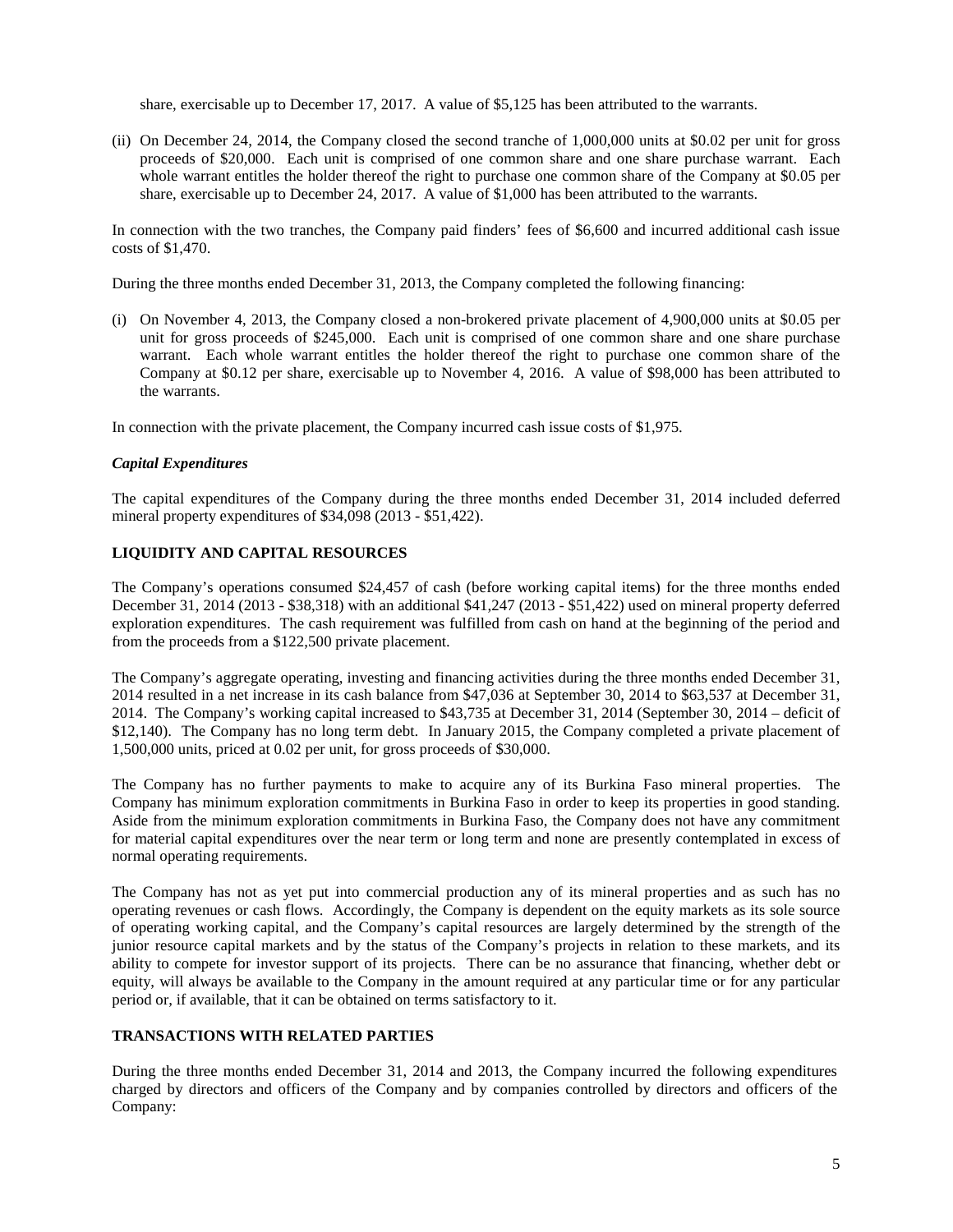|                                                   | 2014   | 2013<br>۰D |
|---------------------------------------------------|--------|------------|
|                                                   |        |            |
| Accounting fees $(1)$                             | 5,528  | 6,550      |
| Management and administration fees <sup>(2)</sup> | 5,850  | 1,950      |
|                                                   |        |            |
|                                                   | 11,378 | 8,500      |

(1) Includes fees billed by a company owned by the Chief Financial Officer, Rob McMorran.<br>(2) Includes fees billed by a company owned by the Chief Executive Officer. Paul Cowley.

Includes fees billed by a company owned by the Chief Executive Officer, Paul Cowley.

As at December 31, 2014, accounts payable and accrued liabilities includes an amount of \$47,183 (September 30, 2014 - \$35,211) due to companies controlled by directors and officers of the Company. These amounts are unsecured, non-interest bearing and due on demand.

Key management includes the Chief Executive Officer and the directors of the Company. The compensation paid or payable to key management for services during the three months ended December 31, 2014 and 2013 is identical to the table above.

## **FINANCIAL INSTRUMENTS**

### Classification of Financial Instruments

The Company's financial instruments consist of cash and cash equivalents, other receivables, and accounts payable and accrued liabilities. Cash and cash equivalents and other receivables are designated as loans and receivables, which are measured at amortized cost. Accounts payable and accrued liabilities are designated as other financial liabilities, which are measured at amortized cost.

As at December 31, 2014, the Company believes that the carrying values of cash and cash equivalents, other receivables, and accounts payable and accrued liabilities approximate their fair values because of their nature and relatively short maturity dates or durations.

Discussions of risks associated with financial assets and liabilities are detailed below:

#### Foreign Exchange Risk

A portion of the Company's financial assets and liabilities is denominated in West African CFA francs ("CFA") giving rise to risks from changes in the foreign exchange rate. The Company is exposed to currency exchange rate risk to the extent of its activities in the Burkina Faso. The Company's currency risk is presently limited to \$2,160 of net exposure denominated in CFAs. Based on this exposure as at December 31, 2014, a 5% change in the exchange rate would give rise to a change in loss of \$108. The Company does not use derivative financial instruments to reduce its foreign exchange exposure.

The currencies of the Company's financial instruments were as follows:

|                                          |                 | <b>December 31, 2014</b> |
|------------------------------------------|-----------------|--------------------------|
|                                          | Canadian dollar | <b>CFA</b>               |
| Cash and cash equivalents                | 108,409         | 2,164                    |
| Other receivables                        | 2,202           | 128                      |
| Accounts payable and accrued liabilities | (70, 796)       | (132)                    |
|                                          |                 |                          |
| Net exposure                             | (39, 815)       | 2.160                    |
|                                          |                 |                          |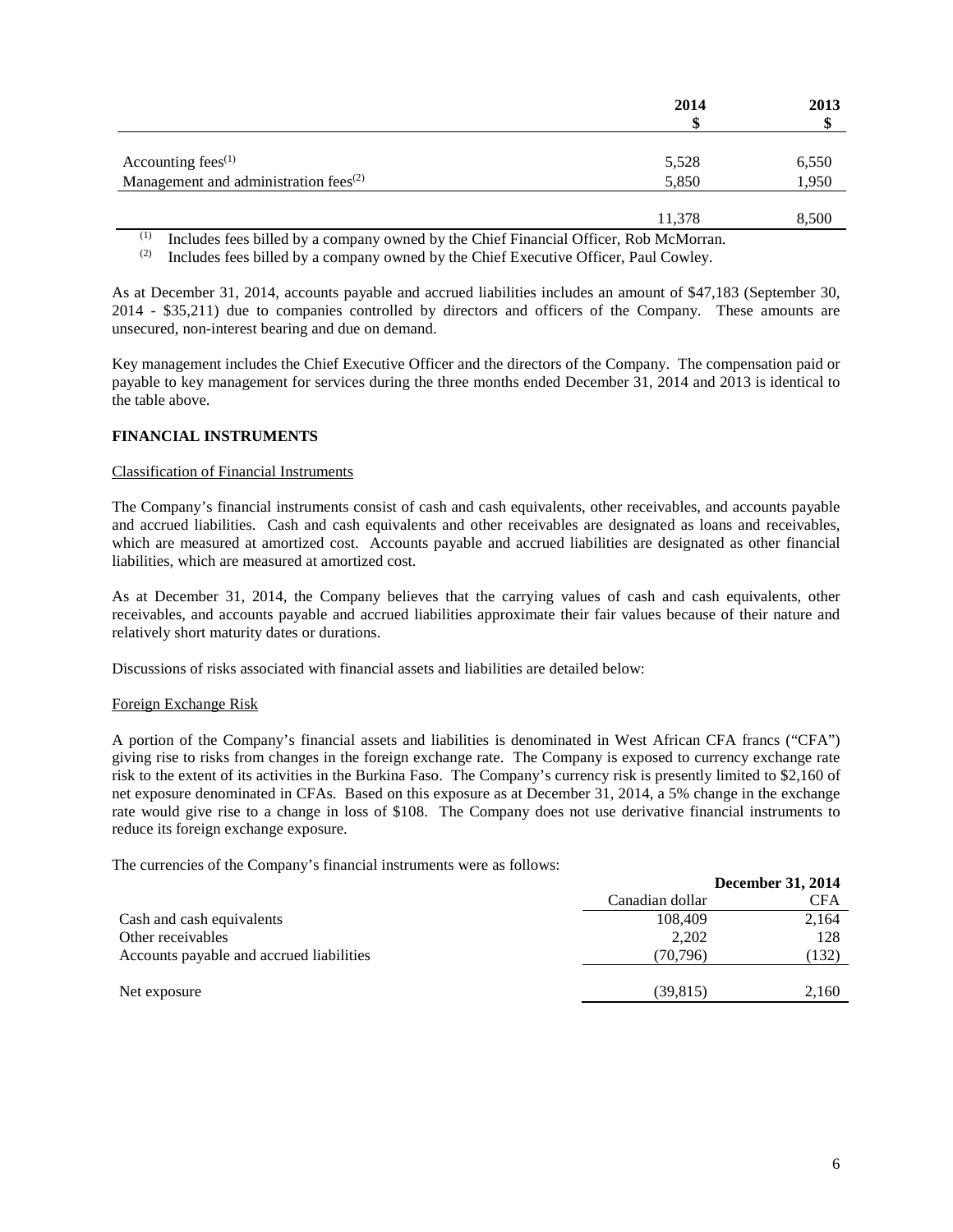| <b>September 30, 2014</b> |            |
|---------------------------|------------|
| Canadian dollar           | <b>CFA</b> |
| 33.946                    | 13,090     |
| 1.996                     |            |
| (56, 664)                 | (7,149)    |
|                           |            |
| (20, 722)                 | 5.941      |
|                           |            |

Future changes in exchange rates could have a material effect on the Company's business, financial condition and results of operations.

### Credit Risk

Credit risk arises from cash held with banks and financial institutions. The maximum exposure to credit risk is equal to the carrying value of the financial assets. The majority of the Company's cash is held through a major Canadian charted bank and accordingly, the Company's exposure to credit risk is considered to be limited.

#### Interest Rate Risk

Interest rate risk is the risk that the fair value of future cash flows of a financial instrument will fluctuate because of changes in market interest rates. Although interest income on the Company's cash and cash equivalents is subject to a variable interest rate, the risk exposure is not significant due to the small amount of interest income these balances.

### Liquidity Risk

The Company manages liquidity risk by maintaining sufficient cash to enable settlement of transactions as they come due. Management monitors the Company's contractual obligations and other expenses to ensure adequate liquidity is maintained.

# **OUTSTANDING SHARE DATA**

- a) Authorized: Unlimited common shares without par value.
- b) Issued and outstanding: 55,585,982 common shares as at February 28, 2015.
- c) Outstanding warrants and options as at February 28, 2015:

| Type of Security        | Number    | <b>Exercise Price</b> | <b>Expiry Date</b> |
|-------------------------|-----------|-----------------------|--------------------|
| Share purchase warrants | 4,900,000 | \$0.12                | November 4, $2016$ |
| Share purchase warrants | 5,125,000 | \$0.05                | December 17, 2017  |
| Share purchase warrants | 1,000,000 | \$0.05                | December 24, 2017  |
| Share purchase warrants | 1,500,000 | \$0.05                | January 21, 2018   |
| Stock options           | 475,000   | \$0.20                | August 9, 2015     |
| Stock options           | 515,000   | \$0.30                | November $3, 2016$ |

## **DISCLOSURE CONTROLS AND PROCEDURES**

Disclosure controls and procedures are intended to provide reasonable assurance that information required to be disclosed is recorded, processed, summarized, and reported within the time periods specified by securities regulations and that the information required to be disclosed is accumulated and communicated to management. Internal controls over financial reporting are intended to provide reasonable assurance regarding the reliability of financial reporting and the preparation of financial statements for external purposes in accordance with IFRS.